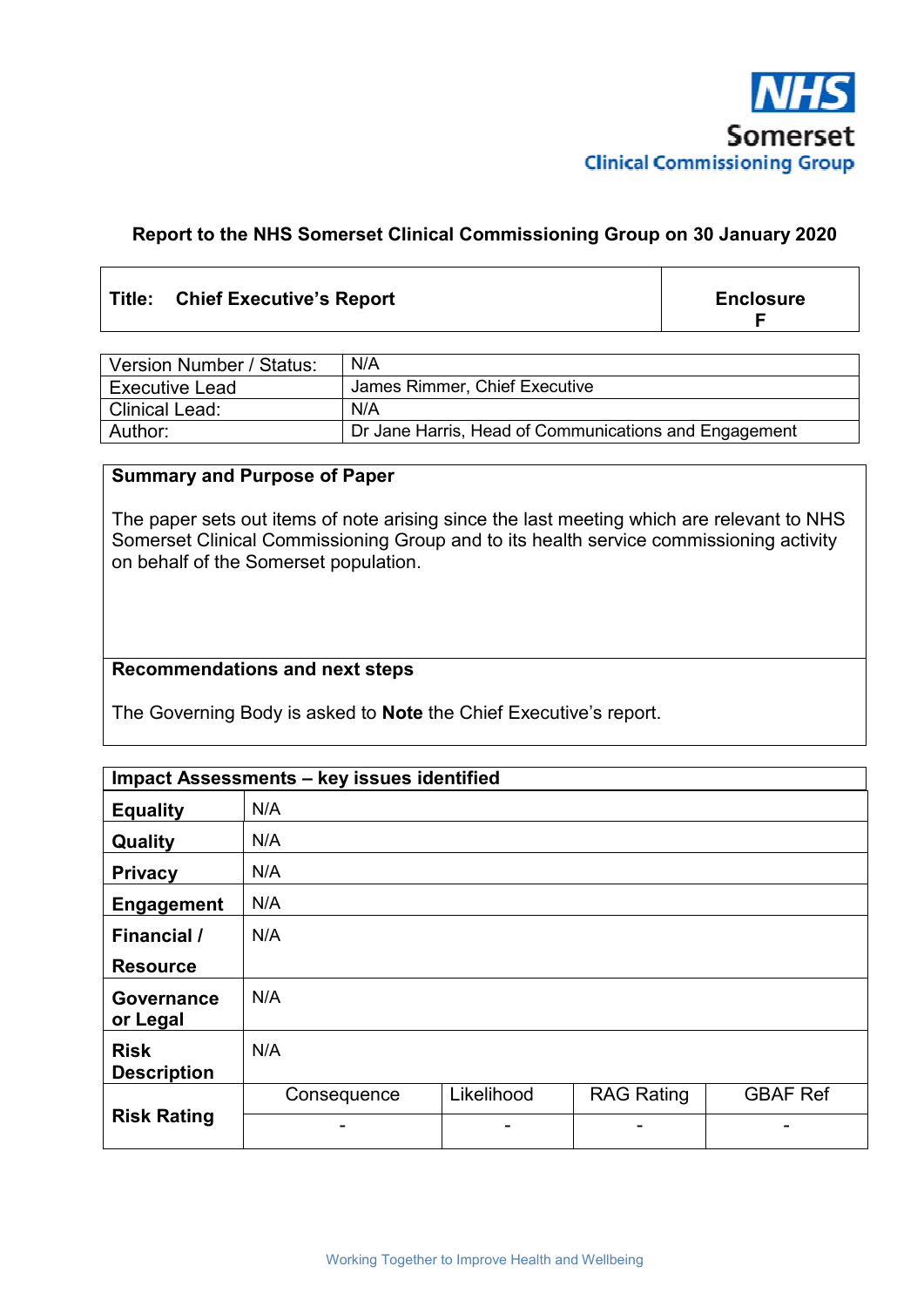

# **CHIEF EXECUTIVE'S REPORT**

## **1 INTRODUCTION**

1.1 This report provides a summary of items of note arising during the period to 15 January 2020 and information on my activity during this period.

## 2 **NATIONAL**

### **GP patient survey now live**

- 2.1 The 2020 GP patient survey launched on Monday 06 January 2020.
- 2.2. Last year, more than 770,000 people gave feedback on around 7,000 GP practices across England. It is a key source of information about the performance of practices, CCGs and STPs.

### **100,000 more people set to benefit from personal health budgets**

- 2.3 A change in the law means 100,000 more people will have the right to a personal health budget to manage their care and support needs. The change came into force on Monday 02 December 2019 and benefits people eligible for an NHS wheelchair, and people who require aftercare services under section 117 of the Mental Health Act.
- 2.4 A personal health budget is a bespoke package of care, planned and agreed between people and their healthcare team. They give people more choice and flexibility over the support they receive. Clinical commissioning groups (CCGs) are responsible for local provision of personal health budgets.

#### **3 LOCAL**

## **Operational Pressures Escalation Level (OPEL)**

- 3.1 OPEL shows the amount of pressure being experienced by hospital, community and emergency health services. OPEL Level 1 is the lowest level of pressure on the system. OPEL Level 4 is the highest.
- 3.2 As at Wednesday 15 January 2020, the escalation level for the whole of Somerset was OPEL Level 3, described as:

The local health and social care system is experiencing major pressures compromising patient flow and continues to increase. Actions taken in Level 2 have not succeeded in returning the system to Level 1. Further urgent actions are now required across the system by all A&E Delivery Board partners, and increased external support may be required. Regional teams in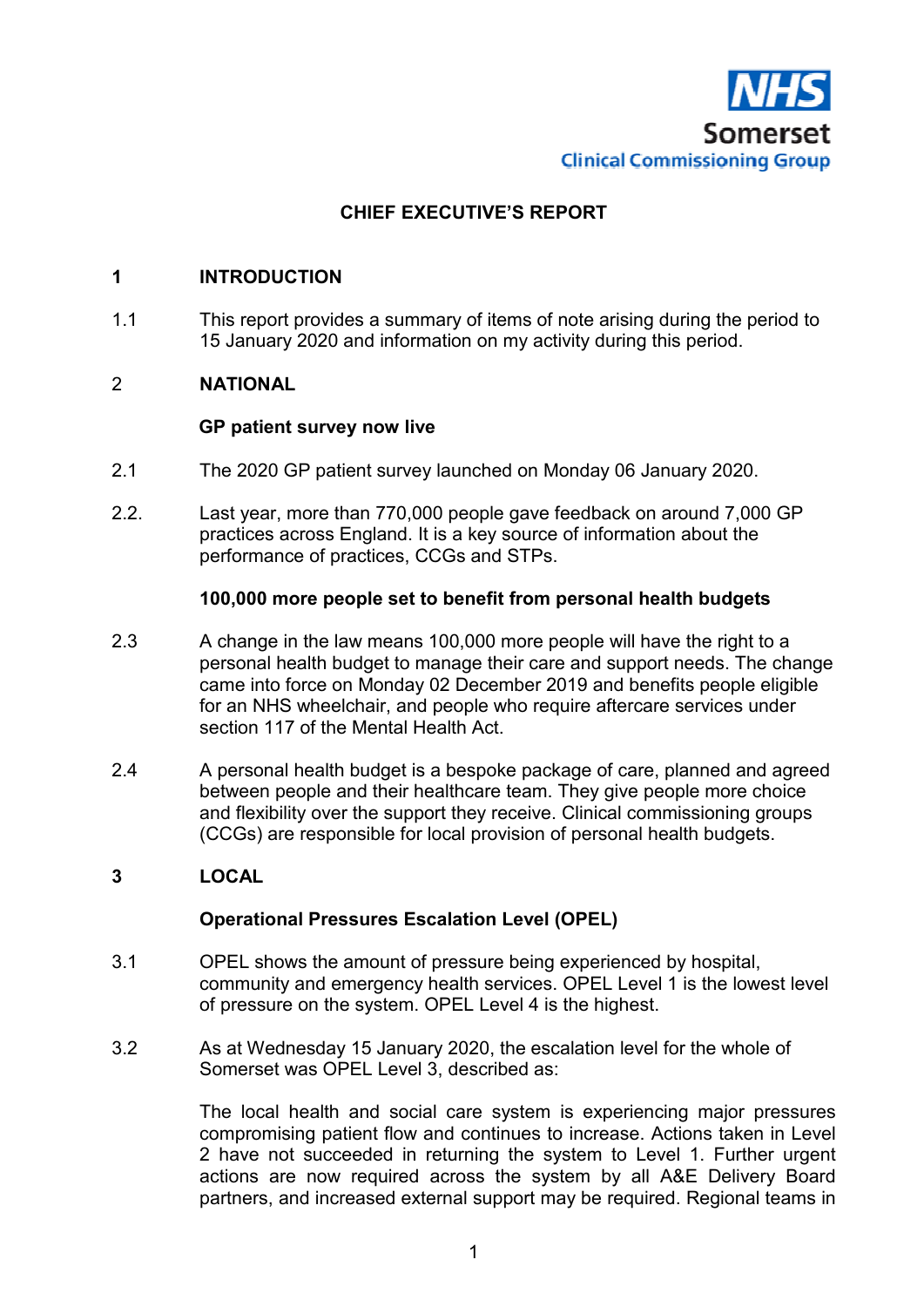NHS E and I will be aware of rising system pressure, providing additional support as deemed appropriate and agreed locally. National team will also be informed by DCO/Sub-regional teams through internal reporting mechanisms

## **Somerset launches ambitious plan to offer local nursing and midwifery training programme**

- 3.3 Last year Somerset Sustainability and Transformation Programme (STP) commissioned RSM Consulting to carry out research on the level of interest in careers in nursing and what issues need to be thought about the make the training accessible to all.
- 3.4 Last year Somerset Sustainability and Transformation Programme (STP) commissioned RSM Consulting to carry out research on the level of interest in careers in nursing and what issues need to be thought about the make the training accessible to all.
- 3.5 Nearly 500 people responded to the survey to give their views and a series of five focus groups were also held in Taunton and Yeovil.
- 3.6 The findings clearly show that there is a strong interest in training to become a registered nurse or midwife in Somerset. This interest is very strong among people in their 20s and 30s, many of whom already work in other roles in health and care services.
- 3.7 The survey showed that the three most important things which affect someone's ability to pursue a career in nursing or midwifery are:
	- Being able to access a local training base, for example in Taunton, Bridgwater or Yeovil, so that they don't have to leave home to go to university to study
	- Being able to earn or receive some type of financial support while they are studying so they can support themselves and their families
	- Being able to access flexible training options such as term time or part time study, online or mobile learning to help them manage the balance between work, study, home and personal commitments.
- 3.8 Senior nurses from across the NHS in Somerset are now working with colleagues in general practice, social care and others in an exciting partnership with Bridgwater and Taunton College with the aim of bringing a new nurse training programme to Somerset.
- 3.9 This work includes:
	- Talking to colleagues in the higher education sector and the Nursing and Midwifery Council about the logistics of getting a local programme approved
	- Joining the national call for a return to financial support for nurse training
	- Exploring ways of offering flexible options for training, such as nursing degree apprenticeships and top up programmes for current nurse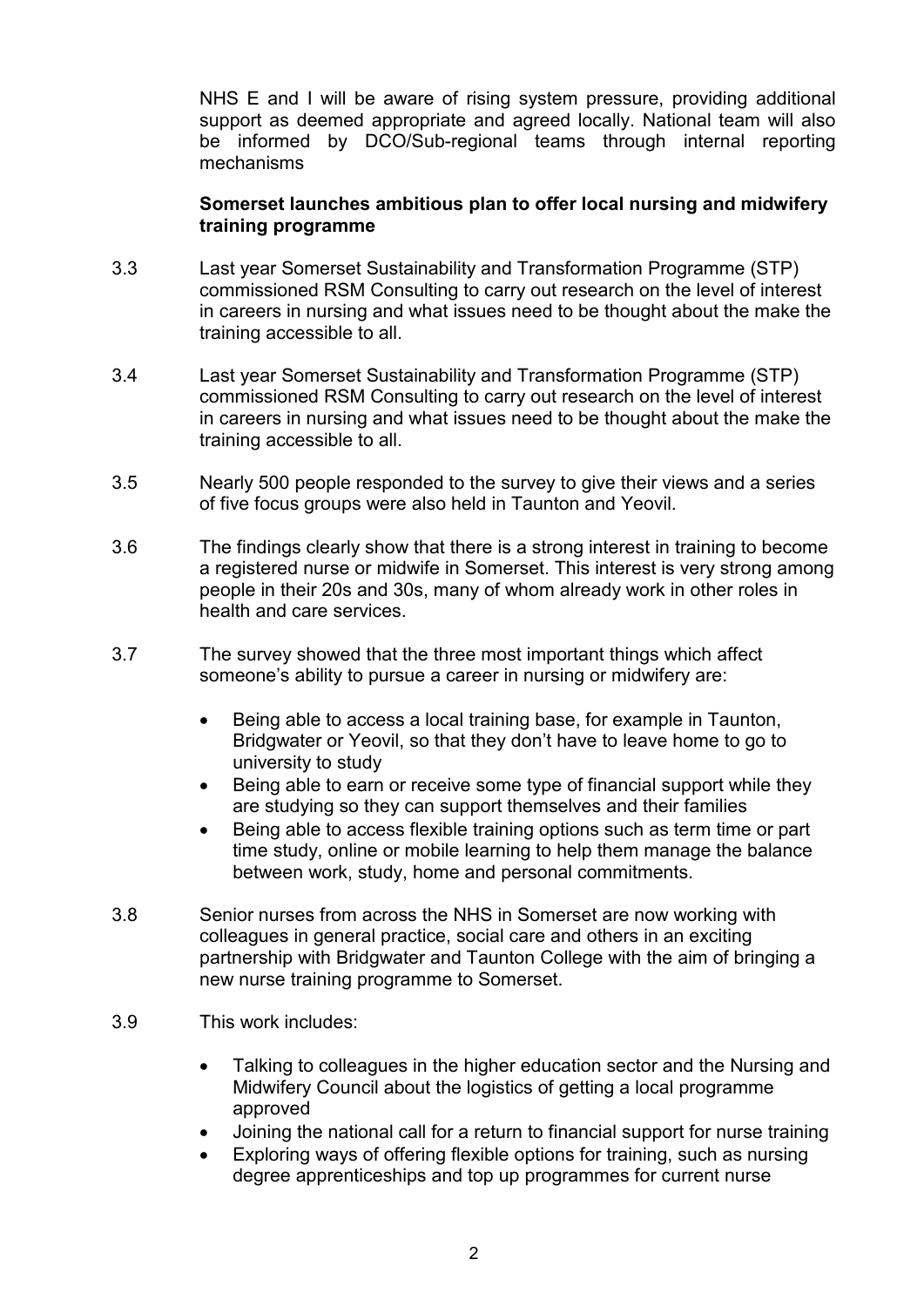associates, and how new technology could help us deliver a high quality learning experience for people across the county

• Working together to provide good local student placement experiences across a wider range of health and care settings.

## **Chief Executive's activity report (28 November 2019-29 January 2020)**

| <b>Date</b>            | <b>Event</b>                                                                                             |
|------------------------|----------------------------------------------------------------------------------------------------------|
| 29 November 2019       | Cancer Alliances Leadership Forum, London                                                                |
| 03 December 2019       | Meeting with clinical staff at Park Medical Practice, Shepton<br><b>Mallet</b>                           |
| 03 December 2019       | CCG staff briefing sessions                                                                              |
| 04 December 2019       | Meeting with NHS England and Improvement re cancer<br>alliances                                          |
| 06 December 2019       | Somerset, Wiltshire, Avon and Gloucestershire (SWAG)<br>Cancer Alliance Board meeting, Bristol           |
| 06 December 2019       | Meeting with Julia Ross, BNSSG CCG, Bristol                                                              |
| 10 December 2019       | Somerset winter meeting with NHS England, Taunton                                                        |
| 12 December 2019       | South West Radiotherapy Group, Taunton                                                                   |
| 12 December 2019       | Meeting with Peter Lewis, Somerset Partnership NHS FT and<br><b>Taunton and Somerset NHS FT, Taunton</b> |
| 12 December 2019       | Meeting with Pat Flaherty, Chief Executive, Somerset County<br>Council                                   |
| 13 December 2019       | People Champions update and thank you event, Yeovil                                                      |
| 13 December 2019       | Introductory meeting with Medical Director, Taunton and<br><b>Somerset NHS FT</b>                        |
| 17 December 2019       | Chairs and Chief Executives meeting, south region, London                                                |
| 19 December 2019       | Meeting with Chair of South Petherton Hospital League of<br>Friends, Yeovil                              |
| 20 December 2019       | Telephone call with Martock and South Petherton Patient<br>Participation Group chair                     |
| 07 January 2020        | CCG staff briefing sessions                                                                              |
| 08 January 2020        | Meeting with Clinical Director (Yeovil Primary Care Network),<br>Yeovil                                  |
| 09 January 2020        | <b>BBC Radio Somerset - newspaper review</b>                                                             |
| 09 January 2020        | Health and Wellbeing Board development workshop                                                          |
| 09 January 2020        | Meeting with Pat Flaherty, Chief Executive, Somerset County<br>Council                                   |
| <b>10 January 2020</b> | Meeting with Peter Lewis, Somerset Partnership NHS FT and<br>Taunton and Somerset NHS FT, Taunton        |
| <b>10 January 2020</b> | SIDeR shared care record demonstration                                                                   |
| <b>14 January 2020</b> | Meeting with Jonathan Higman, Chief Executive, Yeovil<br><b>District Hospital NHS FT, Yeovil</b>         |
| <b>15 January 2020</b> | Somerset System Leadership Board meeting, Taunton                                                        |
| 15 January 2020        | Somerset, Wiltshire, Avon and Gloucestershire Cancer<br>Alliance assurance and delivery meeting          |
| <b>16 January 2020</b> | Health and Wellbeing Board, Taunton                                                                      |
| 16 January 2020        | Meeting with Patient Participation Group Chair Network Chair,<br>Taunton                                 |